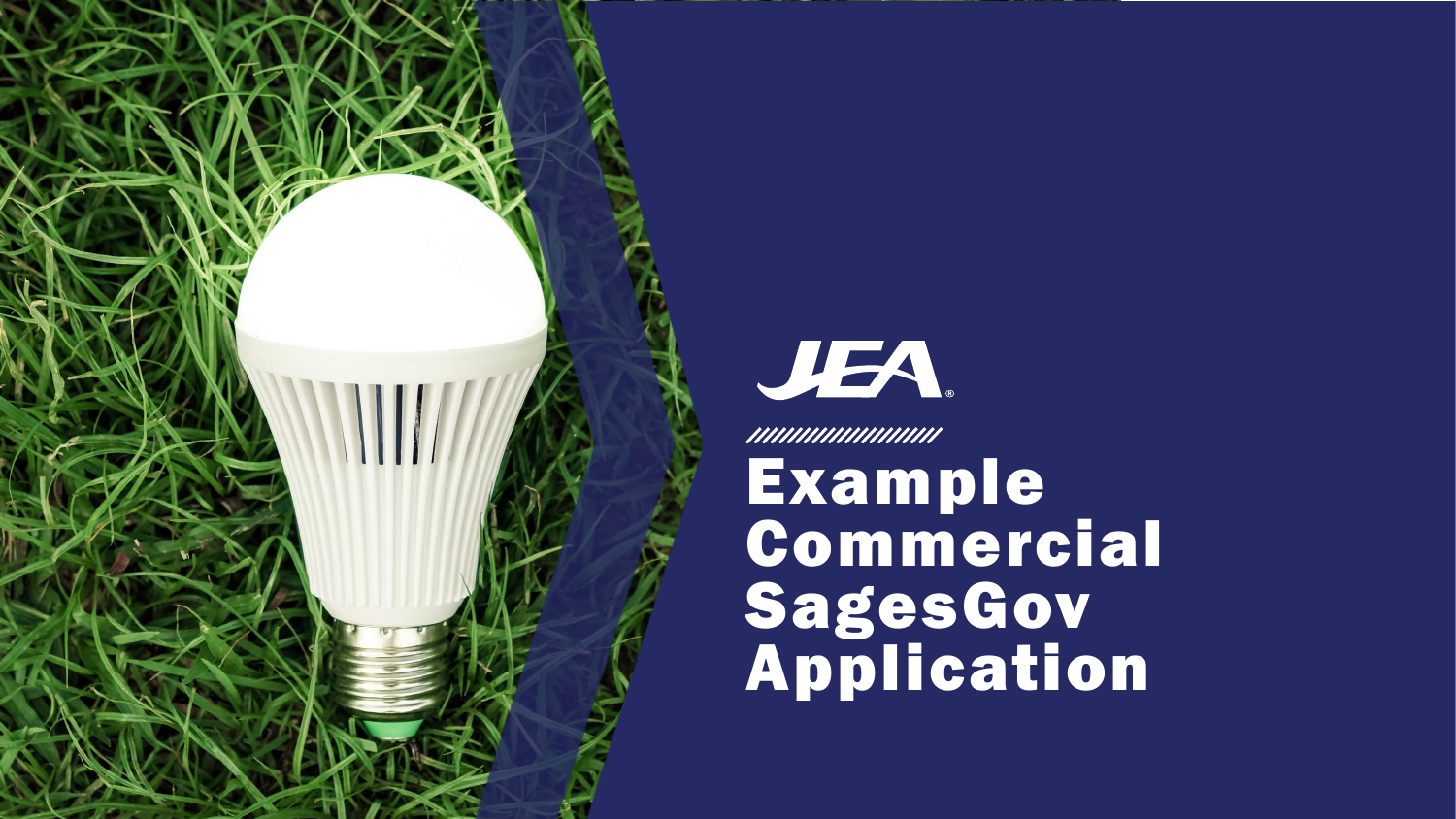**Application Form** 

## All taps require submitting a Special Estimate Request before submitting a New Service Application

| <b>Commercial New Service Application</b>      |                        |                                         |                                                                 |                        |
|------------------------------------------------|------------------------|-----------------------------------------|-----------------------------------------------------------------|------------------------|
| <b>Date</b>                                    | * 12/30/2020           |                                         |                                                                 |                        |
| <b>Contact First Name</b>                      | $\star$ Sue            | $\overline{\mathscr{E}}$                | <b>Contact Last Name</b>                                        | <b>customer</b>        |
| <b>Contact Phone #</b>                         | $\star$ (904) 987-6543 |                                         | <b>Contact Email</b>                                            | « customer@company.com |
| <b>JEA Account Number</b>                      | * 1234567890           |                                         | <b>Account Name</b>                                             | « Company Inc.         |
| <b>Subdivision</b>                             |                        |                                         | <b>Premise Type:</b>                                            |                        |
| Notes:<br>Customer can add special notes here. |                        | Some information can be<br>information. | All fields with an * are required.<br>prepopulated using log on |                        |
|                                                |                        |                                         |                                                                 |                        |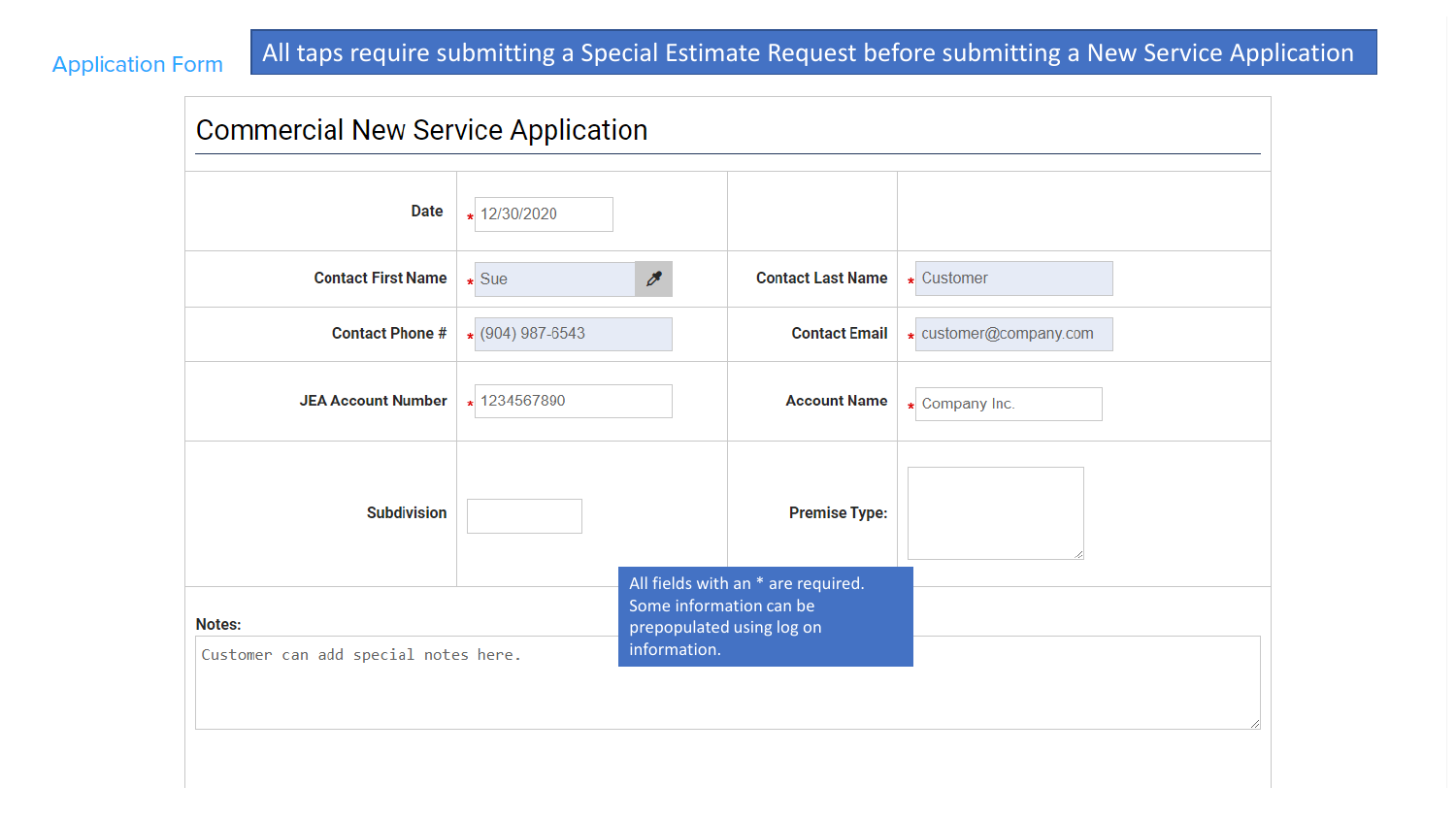| Address the meter will serve.                                                                   | If multiple meters are located at the same                                                                      |                            |                                                         |
|-------------------------------------------------------------------------------------------------|-----------------------------------------------------------------------------------------------------------------|----------------------------|---------------------------------------------------------|
| are added.                                                                                      | address, apartment numbers (ex. APT 1)<br><b>Service Address</b>                                                | $\star$ 123 Main St        |                                                         |
|                                                                                                 | <b>Business Name</b>                                                                                            | Company Inc                |                                                         |
|                                                                                                 |                                                                                                                 |                            |                                                         |
|                                                                                                 | Is this a meter increase or decrease?                                                                           | <b>NA</b>                  | Options are Decrease, Increase, NA                      |
| Options are Existing tap and box - new<br>meter, New tap and meter, No potable<br>water service | Flow required for meter                                                                                         | <b>GPD</b><br>$\star 5000$ | From availability letter                                |
|                                                                                                 | What type of Potable water service do you need?                                                                 | New tap and mete $\sim$    |                                                         |
| Options are Left Property Line, Right<br>Property Line, See Stakes Or Paint                     | What size Potable meter do you currently have or wish to install?<br>(Typical Single Family Home meter is 3/4") | 2-inch                     | From approved plans                                     |
|                                                                                                 | Where do you want the potable meter installed?                                                                  | See Stakes and/o v         |                                                         |
|                                                                                                 | Do you have a private well that needs a meter?                                                                  | -- Select --               |                                                         |
|                                                                                                 | <b>Private Well Meter Size?</b><br>(Typical Single Family Home meter is 3/4")                                   | -- Select --               |                                                         |
| Options are Left Property Line, Right<br>Property Line, See Stakes Or Paint                     | What type of sewer service do you need?                                                                         | New tap<br>$\checkmark$    | Options are Existing service, New tap, No sewer service |
|                                                                                                 | Where do you want your sewer service installed?                                                                 | See Stakes and/o v         |                                                         |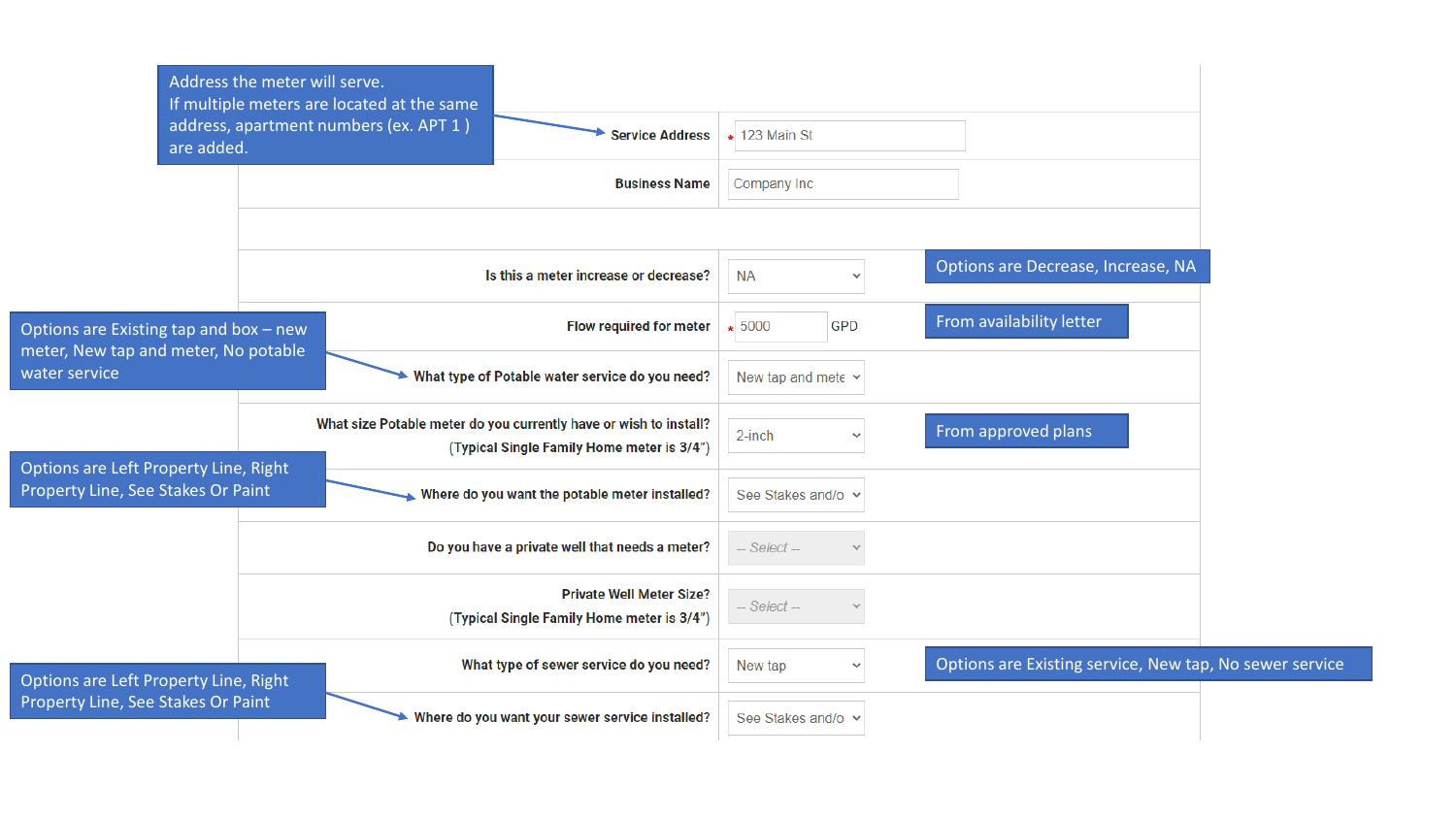| and, No irrigation service                                                            | Options are Existing service, New tap, | What type of irrigation service do you need?                        | New tap              | $\checkmark$ |                                               |
|---------------------------------------------------------------------------------------|----------------------------------------|---------------------------------------------------------------------|----------------------|--------------|-----------------------------------------------|
|                                                                                       |                                        | What is your irrigation source?                                     | <b>Reclaim Water</b> | $\checkmark$ | Options are Potable Water, Reclaim Water      |
|                                                                                       |                                        | What size irrigation meter do you wish to install?                  | $1$ -inch            | $\checkmark$ | From approved plans                           |
| Options are Left Property Line, Right<br>Property Line, See Stakes Or Paint           |                                        | Where do you want the irrigation meter installed?                   | See Stakes and/o v   |              |                                               |
|                                                                                       |                                        | Will you have a Un-metered fire protection line                     | Yes                  |              | Options are Yes, No                           |
|                                                                                       |                                        | Un-metered fire protection line size                                | 6-inch               | $\checkmark$ | From approved plans                           |
| Options are Left Property Line, Right<br>Property Line, See Stakes Or Paint           |                                        | What type of un-metered fire line do you need?                      | New tap              | $\checkmark$ | Options are Existing service, NA, and New tap |
|                                                                                       |                                        | Where do you want your un-metered fire line to be installed?        | -- Select --         | $\checkmark$ |                                               |
|                                                                                       |                                        | Will you have a Fire/Domestic water service on your project?        | <b>No</b>            | $\checkmark$ | Options are Yes, No                           |
|                                                                                       |                                        | <b>Fire/Domestic Water Meter Size</b>                               | -- Select --         | $\checkmark$ | From approved plans                           |
| <b>Options are Left Property</b><br>Line, Right Property Line,<br>See Stakes Or Paint |                                        | What type of Fire/Domestic water service do you need?               | -- Select --         | $\checkmark$ | Options are Existing service, NA, and New tap |
|                                                                                       |                                        | Where do you want your Fire/Domestic water service to be installed? | -- Select --         | $\checkmark$ |                                               |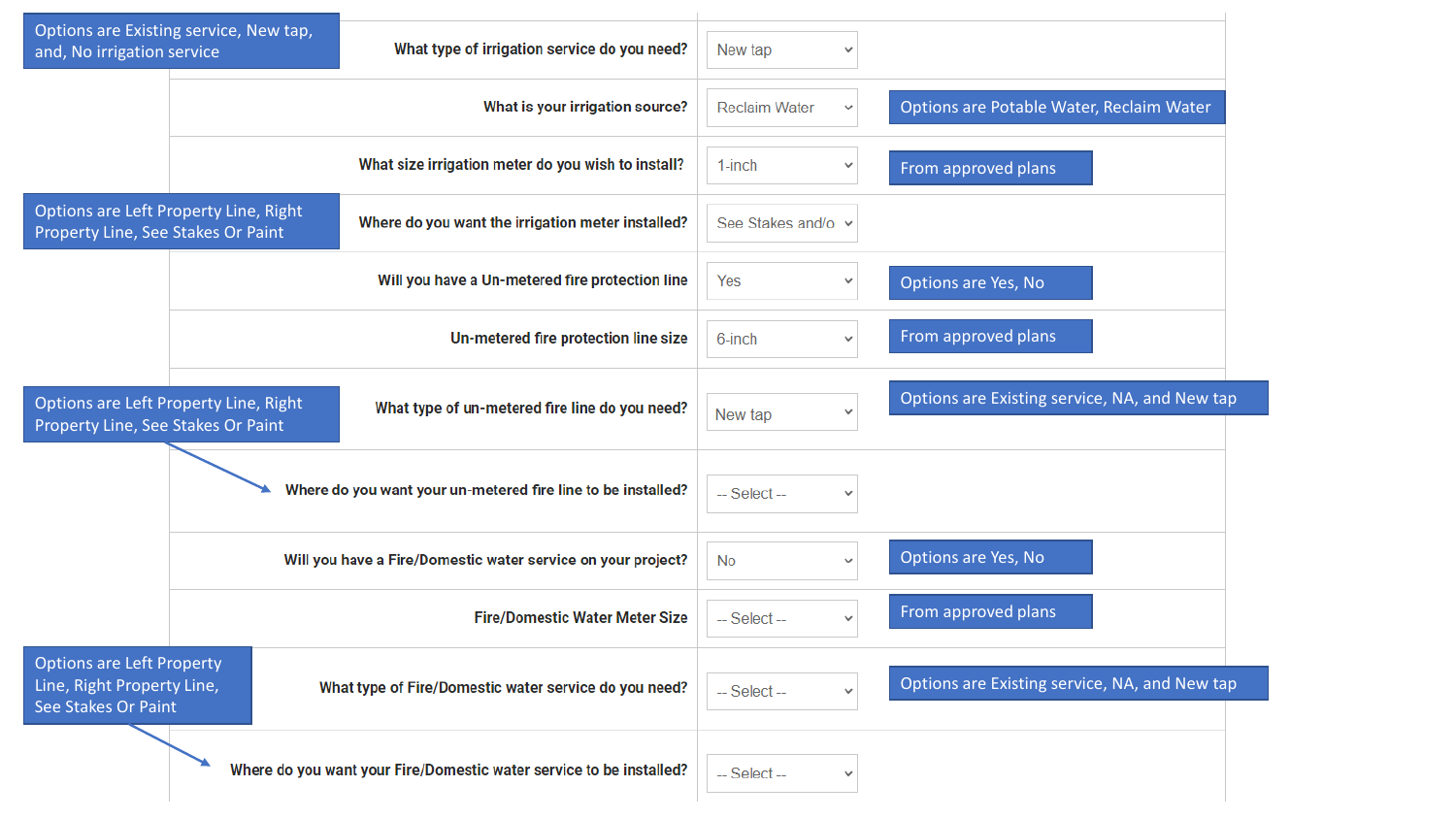|                                                                                    | <b>Draft Fee Schedule</b>                                    |                                   |            |             |                      |  |  |
|------------------------------------------------------------------------------------|--------------------------------------------------------------|-----------------------------------|------------|-------------|----------------------|--|--|
| Standard fees or calculated special estimate                                       | <b>Water Tap Fee (requires special estimate)</b>             |                                   | \$700.00   | <b>Note</b> | $\frac{1}{\sqrt{2}}$ |  |  |
|                                                                                    |                                                              | <b>Water Meter Fee</b>            | \$588.96   | <b>Note</b> |                      |  |  |
| All Meter, Capacity, and Growth Capacity<br>Fees are populated based on meter size |                                                              | <b>Water Capacity Fee</b>         | \$4850.00  | <b>Note</b> | $\frac{1}{\sqrt{2}}$ |  |  |
|                                                                                    |                                                              | <b>Water Growth Capacity Fee</b>  | \$1352.00  | <b>Note</b> | $\ast$               |  |  |
|                                                                                    |                                                              | <b>Box &amp; Curb Stop Fee</b>    | \$0.00     | <b>Note</b> |                      |  |  |
| Standard fees or calculated special estimate                                       | Sewer Tap Fee (requires special estimate)                    |                                   | \$1853.00  | <b>Note</b> |                      |  |  |
|                                                                                    |                                                              | <b>Sewer Capacity Fee</b>         | \$18200.00 | <b>Note</b> | $\frac{1}{\sqrt{2}}$ |  |  |
|                                                                                    |                                                              | <b>Sewer Growth Capacity Fee</b>  | \$1148.00  | <b>Note</b> |                      |  |  |
| Standard fees or calculated special estimate                                       | Irrigation Water Tap Fee (requires special estimate)         |                                   | \$610.00   | <b>Note</b> |                      |  |  |
|                                                                                    |                                                              | <b>Irrigation Water Meter Fee</b> | \$223.71   | <b>Note</b> | $\ddot{\bullet}$     |  |  |
|                                                                                    | <b>Irrigation Water Capacity Fee</b>                         |                                   | \$1850.28  | <b>Note</b> |                      |  |  |
|                                                                                    | <b>Irrigation Water Growth Capacity Fee</b>                  |                                   | \$1352.00  | <b>Note</b> |                      |  |  |
| Standard fees or calculated special estimate                                       |                                                              |                                   |            |             |                      |  |  |
|                                                                                    | Un-meted Fire Protection Tap Fee (requires special estimate) |                                   | \$0.00     | <b>Note</b> |                      |  |  |
|                                                                                    | <b>Un-metered Fire Protection Inspection Fee</b>             |                                   | \$20.00    | <b>Note</b> | $\frac{1}{\sqrt{2}}$ |  |  |

The Note area is for JEA Water Preservice use only. If fees are adjusted an explanation is provided in these fields.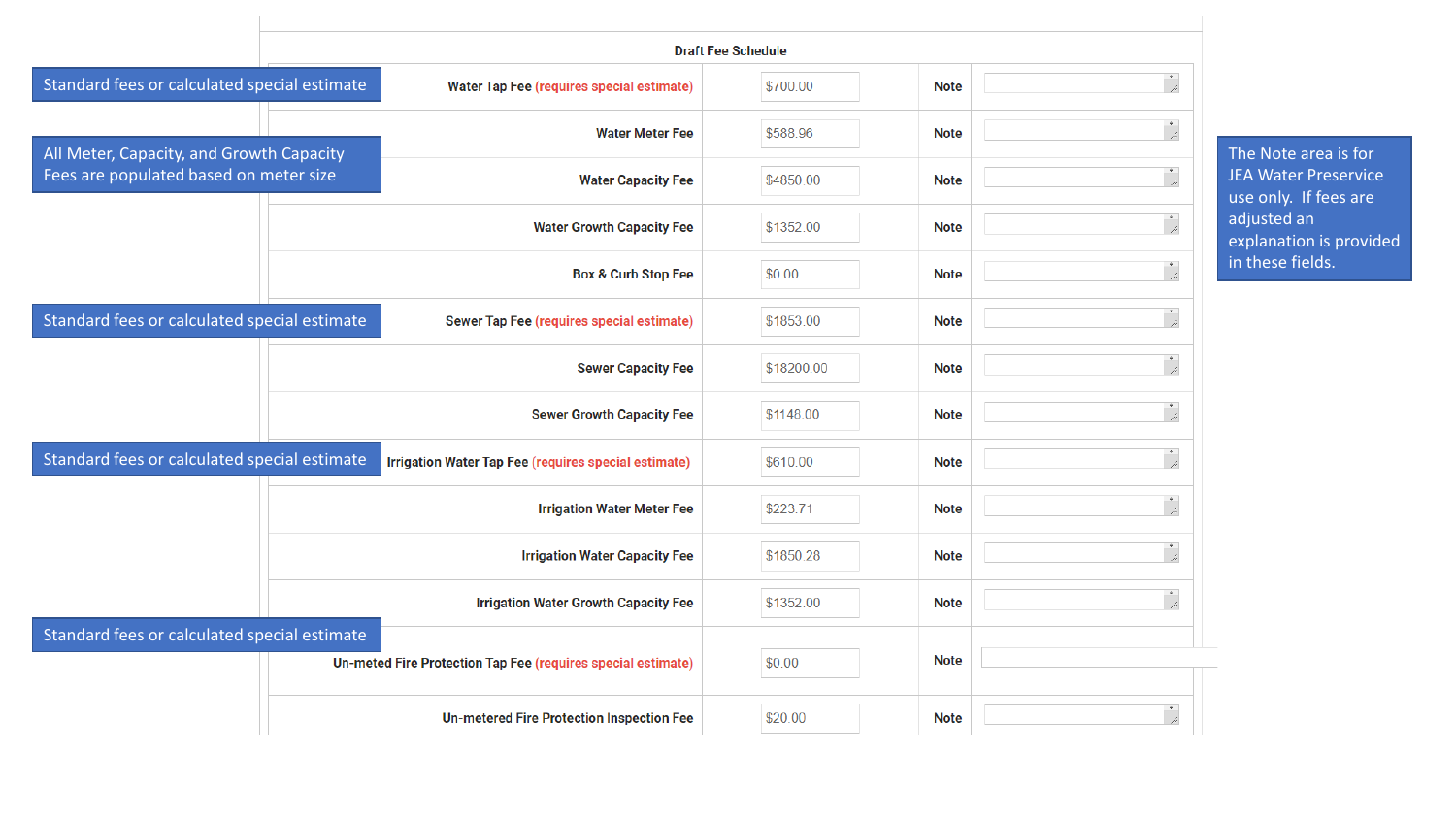| payment is made.                                                                                         |                                                                                                                                         |                                                                                                        |                                                                                                                                                                                                             |
|----------------------------------------------------------------------------------------------------------|-----------------------------------------------------------------------------------------------------------------------------------------|--------------------------------------------------------------------------------------------------------|-------------------------------------------------------------------------------------------------------------------------------------------------------------------------------------------------------------|
| Total Draft Fees will be verified and confirmed<br><b>TOTAL</b><br>during Preservice Review. Application | \$35,452.95                                                                                                                             |                                                                                                        |                                                                                                                                                                                                             |
| <b>Fire/Domestic Sewer Growth Capacity Fee</b>                                                           | \$0.00                                                                                                                                  | <b>Note</b>                                                                                            |                                                                                                                                                                                                             |
| <b>Fire/Domestic Sewer Capacity Fee</b>                                                                  | \$0.00                                                                                                                                  | <b>Note</b>                                                                                            |                                                                                                                                                                                                             |
| Fire/Domestic Sewer Tap Fee (requires special estimate)                                                  | \$0.00                                                                                                                                  | <b>Note</b>                                                                                            |                                                                                                                                                                                                             |
| <b>Fire/Domestic Water Growth Capacity Fee</b>                                                           | \$0.00                                                                                                                                  | <b>Note</b>                                                                                            |                                                                                                                                                                                                             |
| <b>Fire/Domestic Water Capacity Fee</b>                                                                  | \$0.00                                                                                                                                  | <b>Note</b>                                                                                            |                                                                                                                                                                                                             |
| <b>Fire/Domestic Water Meter Fee</b>                                                                     | \$0.00                                                                                                                                  | <b>Note</b>                                                                                            |                                                                                                                                                                                                             |
| Fire/Domestic Water Tap Fee (requires special estimate)                                                  | \$0.00                                                                                                                                  | <b>Note</b>                                                                                            |                                                                                                                                                                                                             |
| Un-metered Fire Protection Water Growth Capacity Fee                                                     | \$2705.00                                                                                                                               | <b>Note</b>                                                                                            |                                                                                                                                                                                                             |
| <b>Un-metered Fire Protection Inspection Fee</b>                                                         | \$20.00                                                                                                                                 | <b>Note</b>                                                                                            |                                                                                                                                                                                                             |
|                                                                                                          | Standard fees or calculated special estimate<br>Standard fees or calculated special estimate<br>processing is not completed until after | fees. Installation will not be scheduled until all fees have been paid and project has been accepted.* | *Submit application to JEA for review. They will verify costs and communicate back to you when the application is approved so that you can pay the applicable<br>Options are Check (Mail in or hand deliver |

Save & Continue

Cancel

**Back**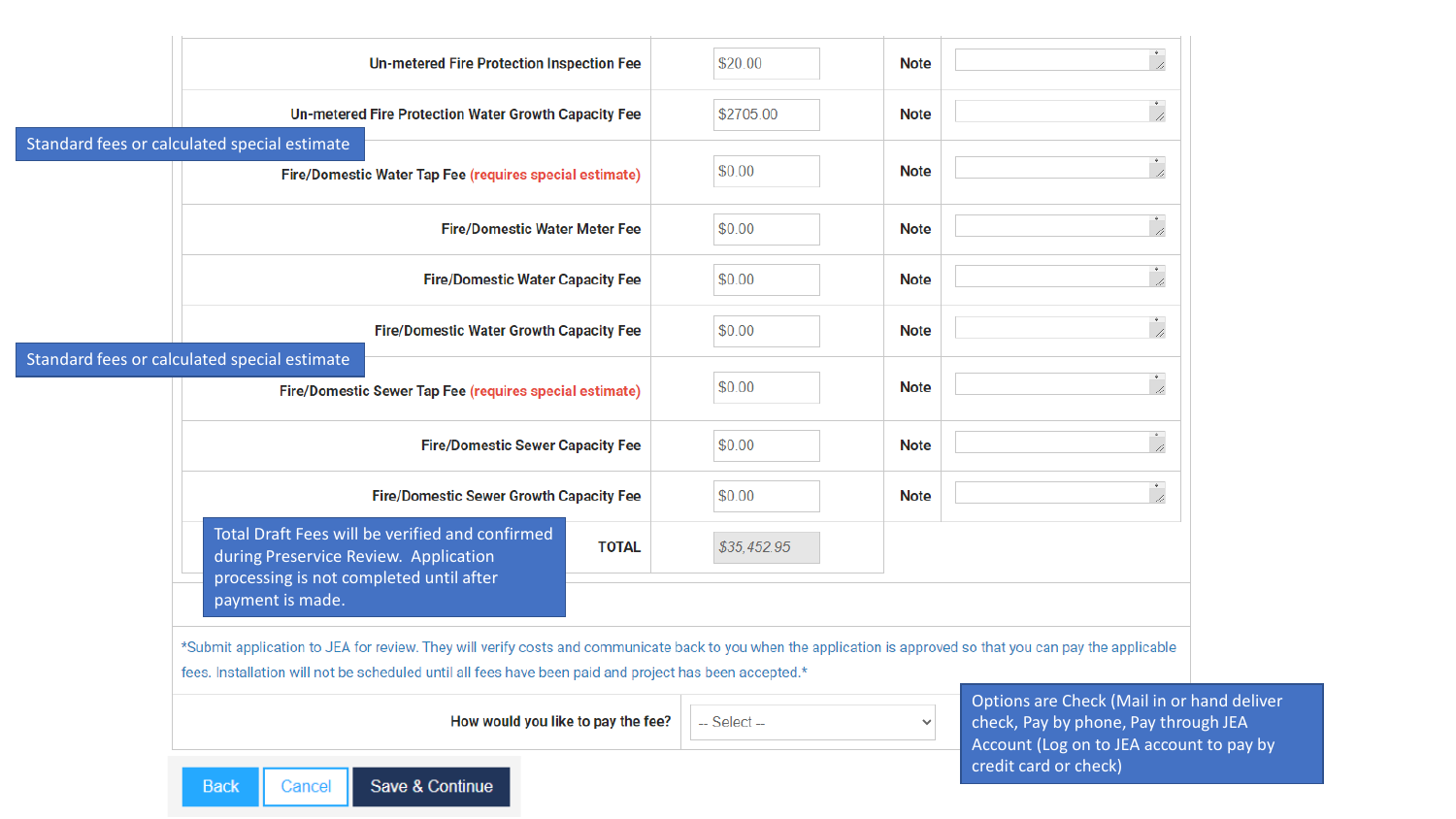If payment is made at the time of application, verification of payment can be uploaded here. A screen shot of a successful jea.com payment can be copied to a Word document and then uploaded. Please note, the payment amount will still be verified and confirmed during the Water Preservice Review. Any payment discrepancies must be corrected before the application process is completed.